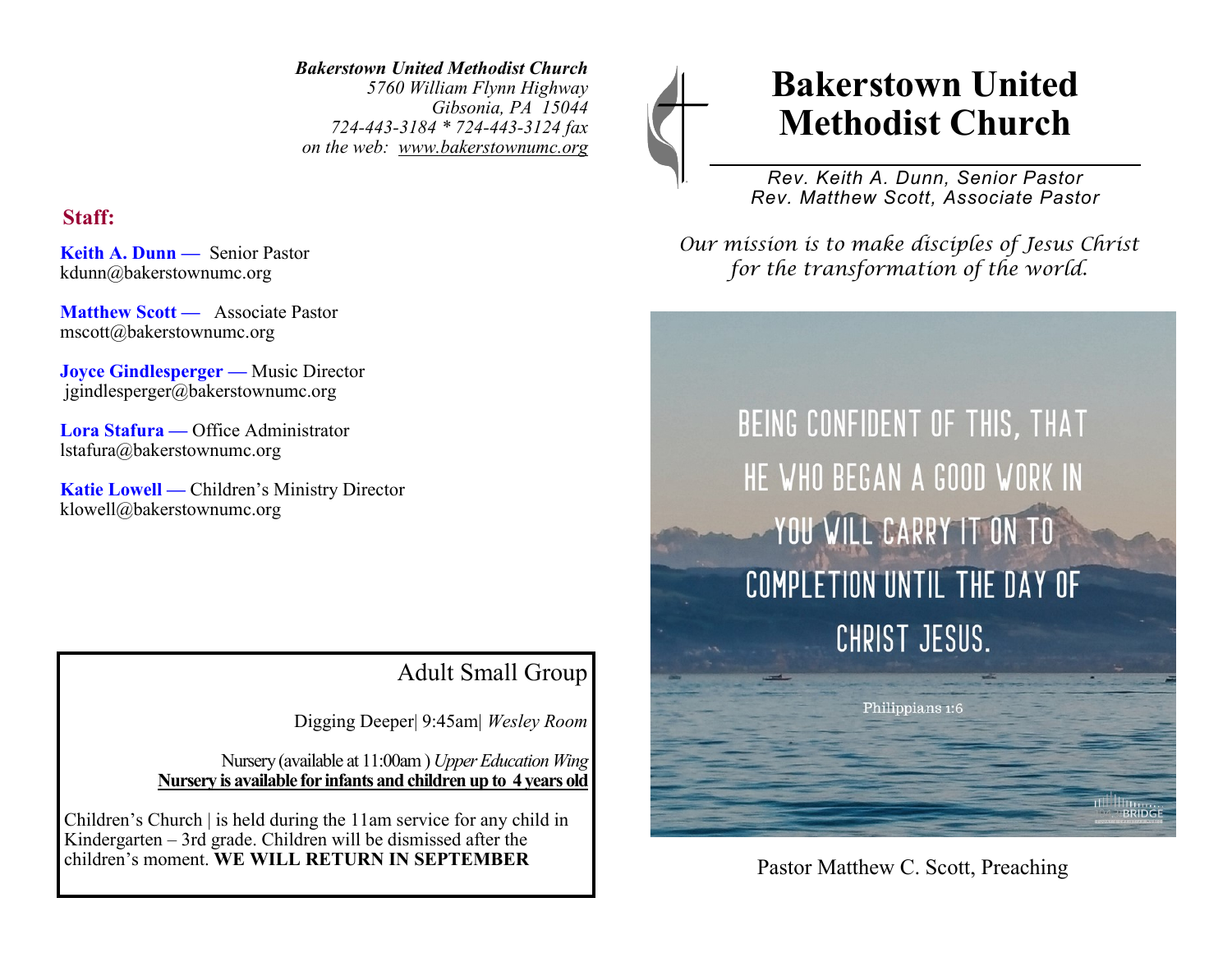*Welcome! We appreciate you joining us for Sunday worship at Bakerstown United Methodist . We hope you experience God's presence and love in our midst.* 

**June 19, 2022 8:30am & 11:00am Worship Service**

 **Prelude**

#### **Greeting & Announcements**

#### **Call To Worship**

| Come with your joys and sorrows, laughter and tears.             |
|------------------------------------------------------------------|
| We thank God for our place in the church as partners in          |
| sharing the gospel.                                              |
| God is doing great things among us!                              |
| We seek to become part of the work God is doing in the<br>world. |
|                                                                  |

#### **\*Opening Worship**

| "To God Be The Glory" | #98~ 8:30am     |
|-----------------------|-----------------|
| "Open Up The Heavens" | Rhythm of Grace |
| "Rattle"              | Rhythm of Grace |

#### **Opening Prayer**

 Almighty God, we thank you for the church. You have used the members of this congregation to help us grow in our faith. We have extended love and mercy to one another in times of need. Help us to grow in your love. Remind us that your Spirit is still working to make us the people you have called us to be. We pray in the name of our Savior and Lord, Jesus Christ. Amen.

#### **Time With Children**

**Ministry of Music** 

*"To God Be The Glory" Piano ~ 8:30am "Reckless Love" Rhythm of Grace*

**Sharing of Joys and Concerns** 

**Hymn ~8:30am** *"Take Time To Be Holy" #395*

#### **Pastoral Prayer & Lord's Prayer**

**Scripture Lesson** *Philippians 1:3-11*

**Message** *"God Is Still Working" Pastor Matt, Preaching*  

#### **Closing Worship**

*"Love Divine, All Loves Excelling" #384 ~ 8:30am "All The People Said Amen" Rhythm of Grace*

 $R$ *hythm of Grace* 

**\*Dismissal with Blessing \*Postlude**

\**Tithes or offerings can be placed in the baskets and offering plates around the sanctuary.* 

The baskets near the offering plates in the rear of the sanctuary are for any giving to the Missions of Bakerstown UMC. These funds are used to bless the community and the world through the work we do and the ministries we support. Thank you!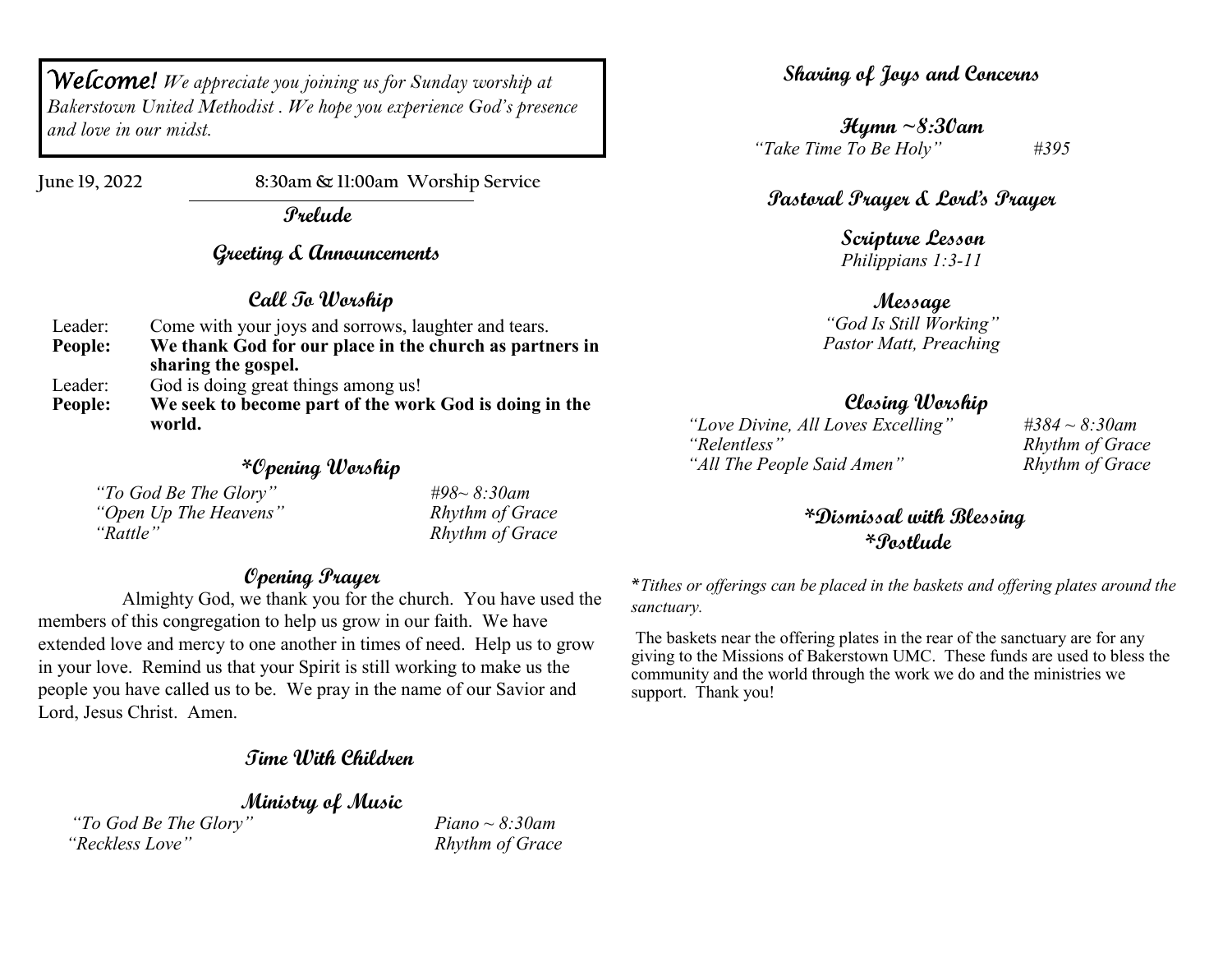**Operation Christmas Child:** We are again collecting items to fill shoeboxes for children age 2-12. Your donations may be places any time in the designated boxes in the Narthex. Items NOT accepted, liquid, food, glass, aerosols and military.

June: Hygiene/Personal Care Items: bar soap, washcloth, toothbrush, comb, brush, hair accessories, Kleenex packets, water bottle, nail clippers, nail files, chap sticks, band aids



**Lighthouse Donations:** During the month of **June: macaroni and cheese (any size/kind)**

#### **The Great Knitting Challenge**

It's not too early to begin thinking about next Christmas! If we start now, we can provide mittens, hats and scarves for all of our drive thru dinner friends. This is a great opportunity to use up all that leftover yarn that is filling your knitting basket, however, rumor has it that the Stitch and a Prayer group has a large supply that you can use if needed. If you need patterns please contact Carol Skolnik at [cnik](mailto:cnikskol@gmail.com) $skol@gmail.com$ . Completed items may be placed in the collection box in the narthex. Thank you for your participation!

#### **Enjoy the Convenience of Electronic Giving**

Bakerstown United Methodist Church wants to remind you that we offer electronic giving as a convenience for individual congregation members and provides much-needed donation consistency for our congregation.

**Direct Debit Giving** is used to automatically transfer funds from your checking or savings account to the church's bank account. This service is offered for a once a month donation for withdrawal on the first business day of the month.

**Online Giving** lets you go to www.bakerstownume.org at any time to set up an automatic donation plan, change your donation plan, make a one-time donation or view your online donation history. As you contemplate the future contributions, please consider electronic giving. Authorization forms and additional information are available from the church office or by contacting Kay Cramer, financial secretary at 724-443-2847.

#### **Happy Birthday**

06/21 Ginny Campbell 06/21 Charles Hull 06/22 Randy Burd 06/22 Philip Ladesic 06/23 Barbara McMaster 06/25 Keith Dunn

#### *Happy Anniversary*

06/18 Mike & Kim Leasure 06/22 Robin & Evelyn Dick 06/22 Doug & Becky Kyle 06/22 Bob & Mary Jo Knochel 06/24 John & Alice Berkner 06/24 David & Sally Borland 06/24 Paul & Katelyn Macik

VBS is fast-approaching! To make this amazing week at Bakerstown possible, we need your help please in providing supplies for the children's activities. If you would like to contribute, please access our VBS wish list using the link below or contact Katie Lowell at [klow](mailto:klowell@bakerstownumc.org)[ell@bakerstownumc.org](mailto:klowell@bakerstownumc.org) [VBS Wish Supply List](https://www.signupgenius.com/go/30E0A4FAFAE2AAAFD0-vbswish)



#### Vacation Bible School July 11-15 9:00am - 12:00pm

REGISTRATION IS NOW OPEN!!! [Registration Form](https://docs.google.com/forms/d/1lc6N_4-LUArAn_Azi1ibuICEj4_7VZcFBqnNMzshcfg/viewform?ts=6232146e&edit_requested=true)

At Monumental, kids explore the sunbaked Southwestern desert as they dig into God's great love! Vacation Bible School is for children 4 years old through those entering 5th grade. We will enjoy a week of Bible, games, crafts, music and snacks and learn more about God's Great Love! Registration is FREE to all those who register by June 1st 2022. If spaces are still available, late registrations will be accepted after June 1st, but will cost \$10/child.



#### **VBS VOLUNTEERS NEEDED!!!**  SAVE THE DATE!!! July 11-15 **WE STILL NEED 4 PEOPLE** to lead the kids from station to station. **We cannot do this without**

**YOU!!!!!!** Anyone who is entering 6th grade and older may volunteer. Volunteers will be asked to report from

8:45am-12:30pm each day. If you have any questions, please contact Katie Lowell at klowell@bakerstownumc.org. Use this link to sign up [Volunteer Sign up](https://www.signupgenius.com/go/30e0a4fafae2aaafd0-vbs2022)